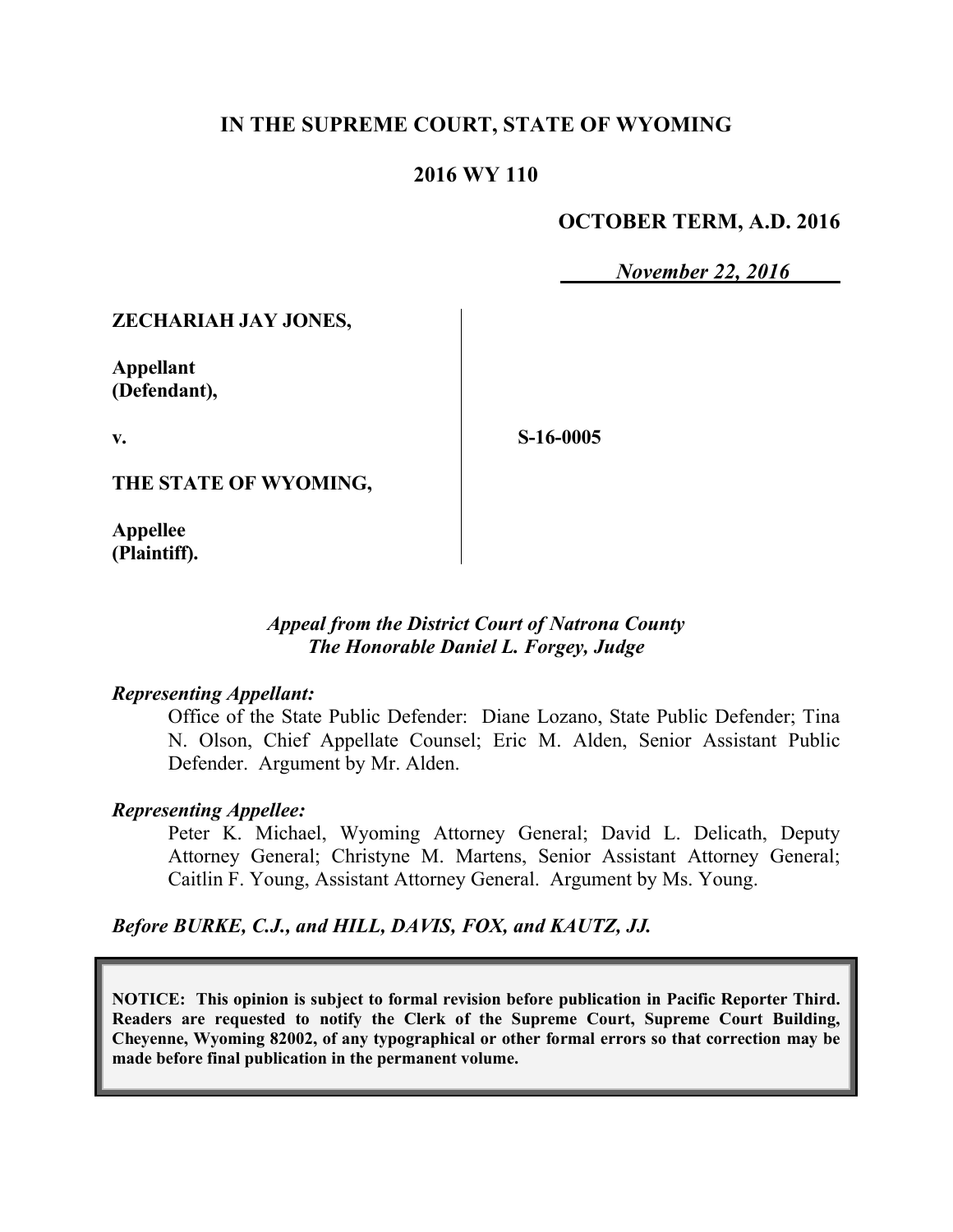**DAVIS**, Justice.

l

[¶1] Zechariah Jones was convicted and sentenced consecutively for attempted seconddegree murder and aggravated assault and battery. On appeal he raises two constitutional questions relating to those sentences. We affirm.

#### **ISSUES**

[¶2] We restate the issues as follows:

1. Is cumulative punishment for attempted second-degree murder and aggravated assault and battery, as defined under Wyo. Stat. Ann.  $\S 6-2-502(a)(ii)$ , barred by that aspect of the double jeopardy clauses of the state and federal constitutions which protects against multiple punishments for a single offense?

2. If those crimes share the same elements, does that fact render them unconstitutionally vague?

## **FACTS**

[¶3] During the summer of 2014, Zachary Albrecht attempted to get his significant other<sup>2</sup> to spice up their love life by having sex with another man. Using her Facebook account, he contacted Jones and tried to persuade him to visit her when he was not home. Thereafter, the woman and Jones communicated regularly via Facebook, but she repeatedly told him she had no interest in a sexual liaison.

[¶4] On August 24, 2014, Albrecht came home to find his significant other extremely upset and speaking with Jones on her cell phone. Jones told her Albrecht was pursuing a tryst with a woman who lived in another town, and sent her what he claimed were texts to that effect from the other woman. The two argued briefly about those accusations until Albrecht took the phone from her to confront Jones. Their conversation became heated, and Albrecht told Jones he would "kick his ass" if they ever ran into one another. Sometime after 4:00 p.m., Albrecht took his significant other's phone and drove off, leaving her at home with her children. The two men had agreed to meet at Riverview Park on the north side of Casper to fight.

[¶5] At approximately 6:00, Jones arrived at the park in a blue Ford Taurus borrowed from a female friend. Albrecht also arrived and walked toward Jones, who by this time had exited his vehicle and stood by the door with his hands in his pockets. According to

<sup>&</sup>lt;sup>1</sup> That provision proscribes "[a]ttempt[ing] to cause, or intentionally or knowingly caus[ing] bodily injury to another with a deadly weapon[.]" Wyo. Stat. Ann. § 6-2-502(a)(ii) (LexisNexis 2015).

 $2$  Although they were not married, they often referred to themselves as husband and wife.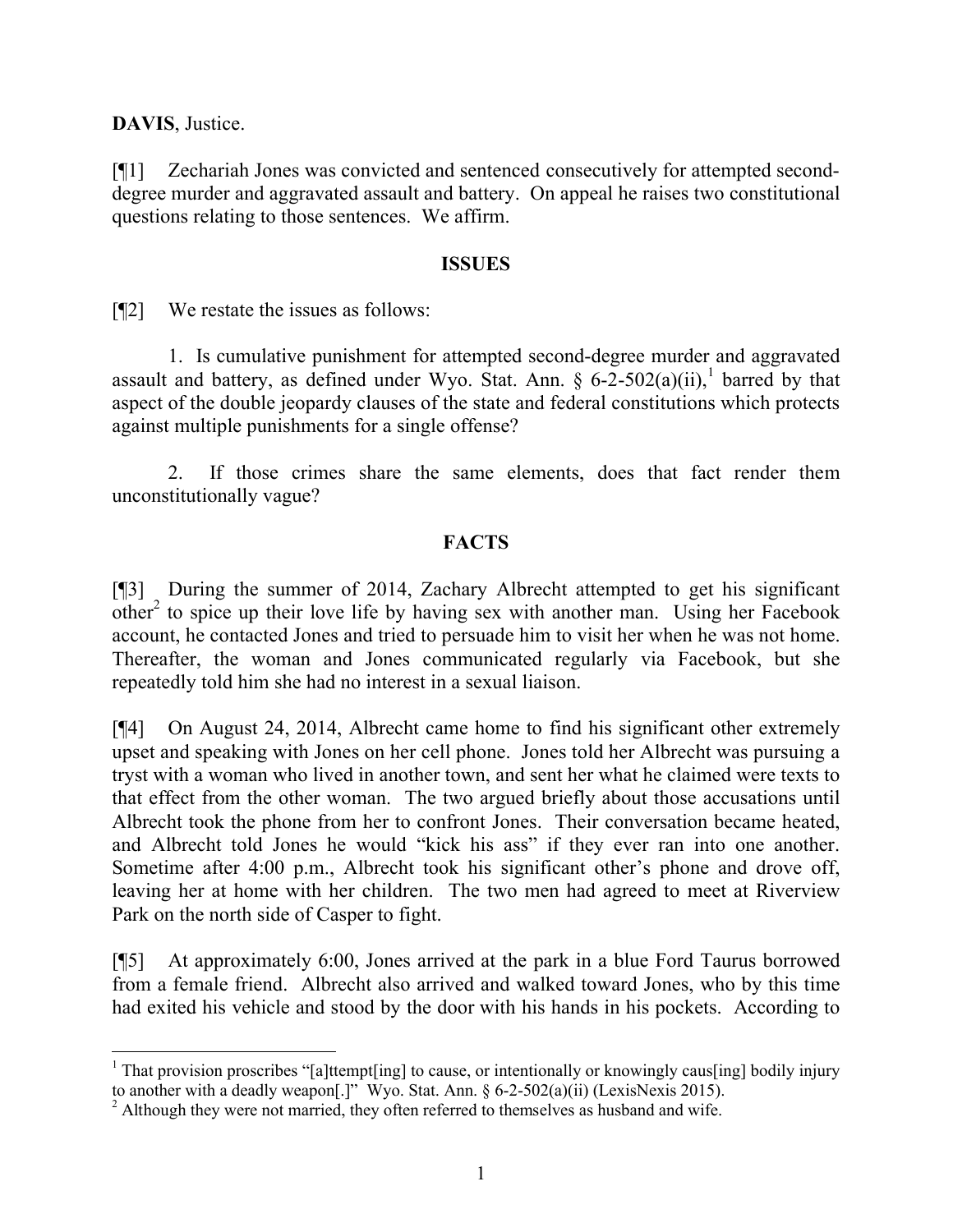Albrecht and two witnesses who were nearby, the men exchanged words, Jones extended his arm toward Albrecht, and they heard a "pop" as Jones shot him in the upper left portion of the abdomen with a small 22 caliber semi-automatic pistol. Jones then drove off. The two witnesses did not see anyone with him in the blue Taurus.

[¶6] Both witnesses called 911 and later gave a physical description of Jones, as well as the license plate number on the Taurus. Albrecht identified him by name. The male witness showed investigators where Jones had been standing when he fired the pistol, and they found a spent .22 shell casing nearby.

[¶7] That evening, a surgeon discovered that the bullet had penetrated a portion of Albrecht's liver and stomach and lodged under the skin on the left side of his back. He was hospitalized for several days before being released, and he eventually had to return on September 10, 2014, for a second surgery to remove fluid accumulations, treat infections, and address other complications from the bullet's passage through his upper abdomen and lower chest.

[¶8] Casper police apprehended Jones late in the afternoon of August 25, 2014, and the following day he was charged with attempted second-degree murder and aggravated assault and battery. The Information also charged that Jones had three prior felony convictions, and thus qualified as an habitual criminal under Wyo. Stat. Ann. § 6-10-201 as to both counts.<sup>3</sup> The weapon used in the shooting was never recovered.

[¶9] Following a four-day trial in mid-April of 2015, a jury found Jones guilty of both charged crimes. $<sup>4</sup>$  The district court sentenced him to a prison term of forty to fifty years</sup>

(b) An habitual criminal shall be punished by imprisonment for:

(i) Not less than ten (10) years nor more than fifty (50) years, if he has two (2) previous convictions;

(ii) Life, if he has three (3) or more previous convictions for offenses committed after the person reached the age of eighteen (18) years of age.

Wyo. Stat. Ann. § 6-10-201 (LexisNexis 2015).

l <sup>3</sup> That statute provides as follows:

<sup>(</sup>a) A person is an habitual criminal if:

<sup>(</sup>i) He is convicted of a violent felony; and

<sup>(</sup>ii) He has been convicted of a felony on two (2) or more previous charges separately brought and tried which arose out of separate occurrences in this state or elsewhere.

<sup>&</sup>lt;sup>4</sup> The district court planned to require the jury to determine whether Jones had prior felony convictions after it returned its verdict on the base charges, probably to avoid complications under *Apprendi v. New Jersey*, 530 U.S. 466, 490, 120 S.Ct. 2348, 2362-63, 147 L.Ed.2d 435 (2000). Jones waived this phase of the trial and conceded that the State could prove two prior felonies, rather than three, after it made an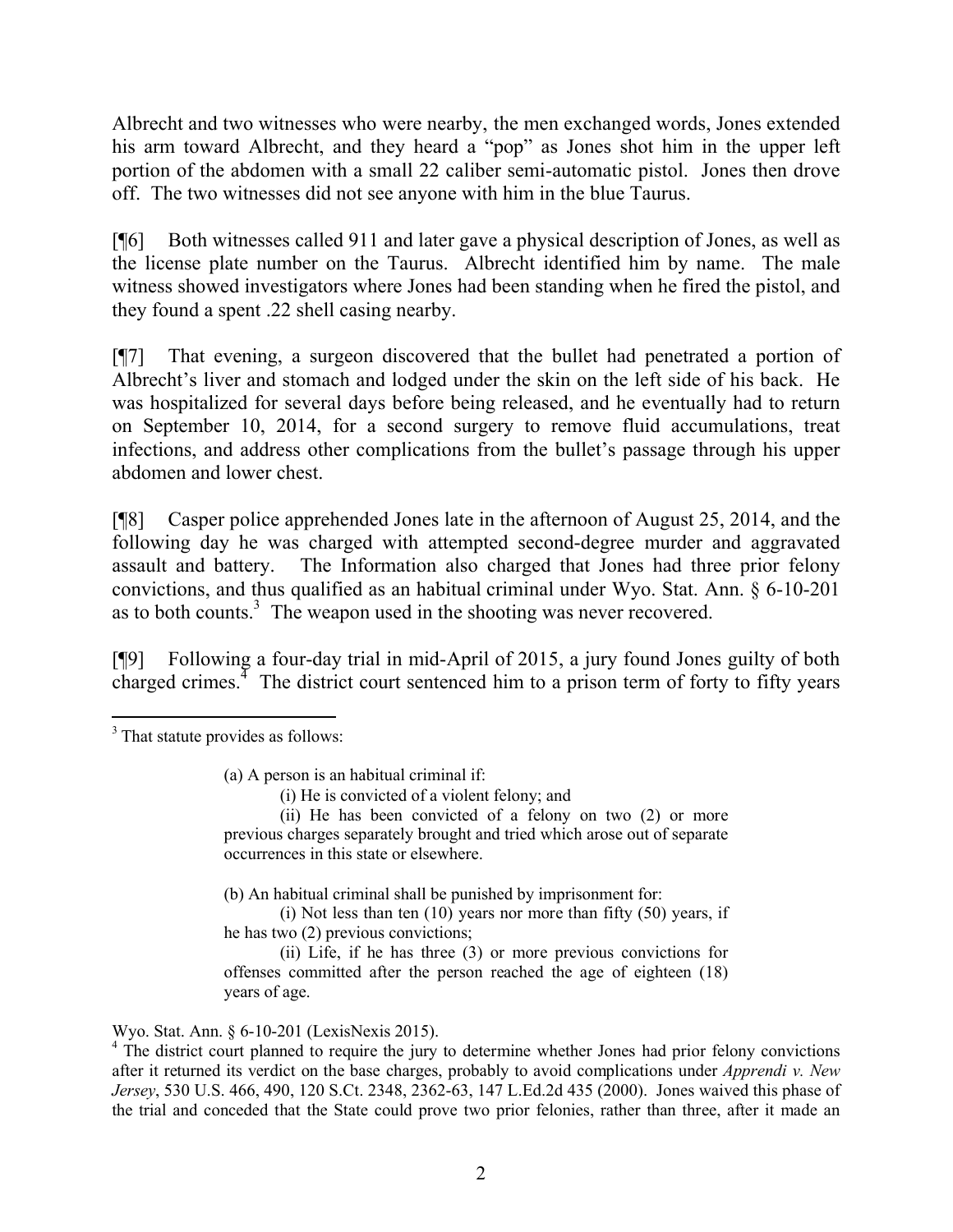for the attempted murder, and to a term of fifteen to fifty years for the aggravated assault and battery.<sup>5</sup> He timely perfected this appeal.

## **DISCUSSION**

### **Double Jeopardy**

 $\overline{a}$ 

[¶10] Jones argues that sentencing him for both attempted murder and assault and battery violates the double jeopardy clauses of the state and federal constitutions, and in particular, the bar against punishing a defendant more than once for what, in effect, is a single offense set out in two statutes. $6$  Whether the separate provisions describe the "same offense" is a question of legislative intent which this Court reviews *de novo*. *Sweets v. State*, 2013 WY 98, ¶¶ 19, 21, 307 P.3d 860, 867 (Wyo. 2013).

[¶11] If the legislature intended that a defendant's conduct be separately or cumulatively punished under separate statutory crimes, imposing sentences for each does not violate the "double punishment" aspect of the double jeopardy protections. On the other hand, if the legislature intended that the two crimes be viewed as the "same offense," or if one is a lesser included offense of the greater, cumulative punishment is prohibited. Absent an explicit statutory declaration either permitting or prohibiting cumulative punishment for two crimes, we discern legislative intent in this context by application of the "same elements" test set out in *Blockburger v. United States*, 284 U.S. 299, 52 S.Ct. 180, 76 L.Ed 306 (1932). *Sweets*, ¶¶ 21-24. 307 P.3d at 867-68.

[¶12] With respect to any given statute, we look only to the language used by the legislature to describe the elements which must be proven to bring a particular defendant's specific conduct within the reach of the statute. We do not concern ourselves with how those elements are proven in that defendant's case—that is, we look to what the legislature says must be proven, not the facts or evidence used in a particular case to establish that ultimate fact. Nor is it of any moment that such facts or evidence incidentally may also tend to prove an element of another crime with which the defendant is charged. *Id.*, ¶ 35, 307 P.3d at 871.

offer of proof to that effect. The State subsequently withdrew the habitual criminal allegations as to the second degree murder count, because the penalty under the habitual criminal statute quoted above for one with two prior felonies is less than that for second degree murder, which is incarceration for twenty years to life. Wyo. Stat. Ann. § 6-2-104 (LexisNexis 2015).

<sup>&</sup>lt;sup>5</sup> The sentence on the aggravated assault and battery charge was enhanced by Jones' habitual criminal status, as the normal penalty for that offense would have been not more than ten years incarceration. Wyo. Stat. Ann. § 6-2-502(b) (LexisNexis 2015).

<sup>&</sup>lt;sup>6</sup> Double jeopardy principles also bar trying a defendant a second time for a single offense after having been previously tried and either acquitted or convicted of that crime. *Bowlsby v. State*, 2013 WY 72, ¶ 8, 302 P.3d 913, 916 (Wyo. 2013). The principles stated above also apply to lesser included offenses necessarily contained within the greater charge. *Id*., ¶ 9, 302 P.3d at 916. Because the argument here is couched in terms of the statutes involved stating the same offense, we will use that terminology.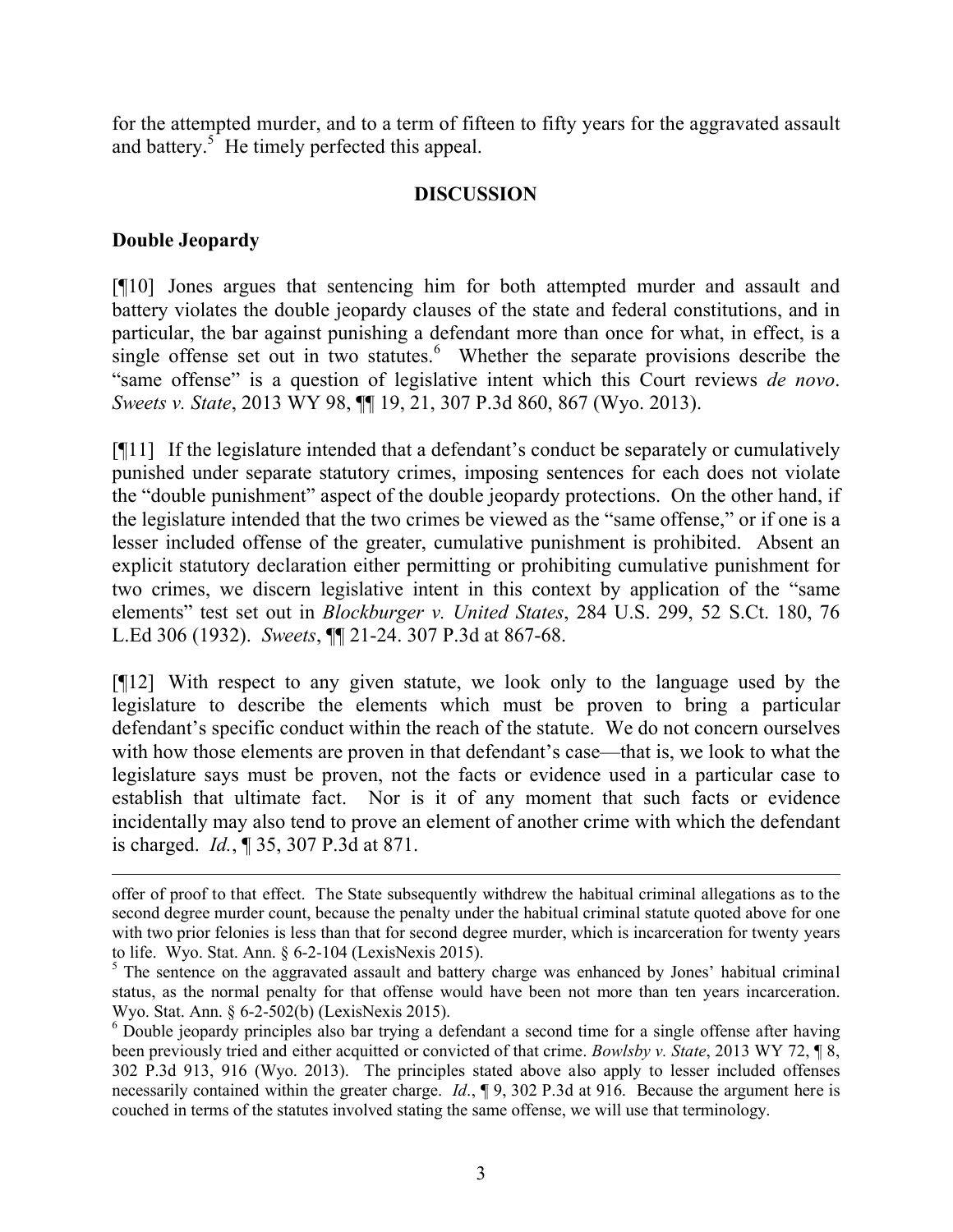[¶13] The impulse to invoke facts and evidence to determine whether two crimes are the "same offense" for double jeopardy purposes is one that has haunted many courts, including both this Court and the United States Supreme Court. Known as the "same evidence test," it has been disavowed because it results in confusion and instability in evaluating double jeopardy claims, and because, unlike the "same elements test," it runs contrary to a longstanding historical understanding of the double jeopardy clause. *Id.*, ¶ 46, 307 P.3d at 874. In short, double jeopardy protections relate to "offenses" as defined by the language used to set out the elements of a statutory crime, not as defined by a defendant's particular actions. *Id.*, ¶ 47, 307 P.3d at 874.

[¶14] Second degree murder is defined as follows in Wyo. Stat. Ann. § 6-2-104:

[W]hoever purposely and maliciously, but without premeditation, kills any human being is guilty of murder in the second degree, and shall be imprisoned in the penitentiary for any term not less than twenty (20) years, or during life.

Jones was charged with attempted second degree murder. The attempt statute, Wyo. Stat. Ann. § 6-1-301 (LexisNexis 2015), provides in pertinent part as follows:

(a) A person is guilty of an attempt to commit a crime if:

(i) With the intent to commit the crime, he does any act which is a substantial step towards commission of the crime. A "substantial step" is conduct which is strongly corroborative of the firmness of the person's intention to complete the commission of the crime[.]

Finally, the portion of the aggravated assault and battery statute under which Jones was charged, Wyo. Stat. Ann.  $\frac{6}{2}$ -502(a)(ii), provides as follows:

> (a) A person is guilty of aggravated assault and battery if he:

> > \* \* \*

(ii) Attempts to cause, or intentionally or knowingly causes bodily injury to another with a deadly weapon[.]

[¶15] Under the "same elements" test, if each of two charged statutory crimes requires proof of an element that the other does not, one is not a lesser included offense of the other and may be punished cumulatively. *Sweets*, ¶¶ 23-24, 307 P.3d at 868. Jones does not contest that attempted second-degree murder contains an element that is not an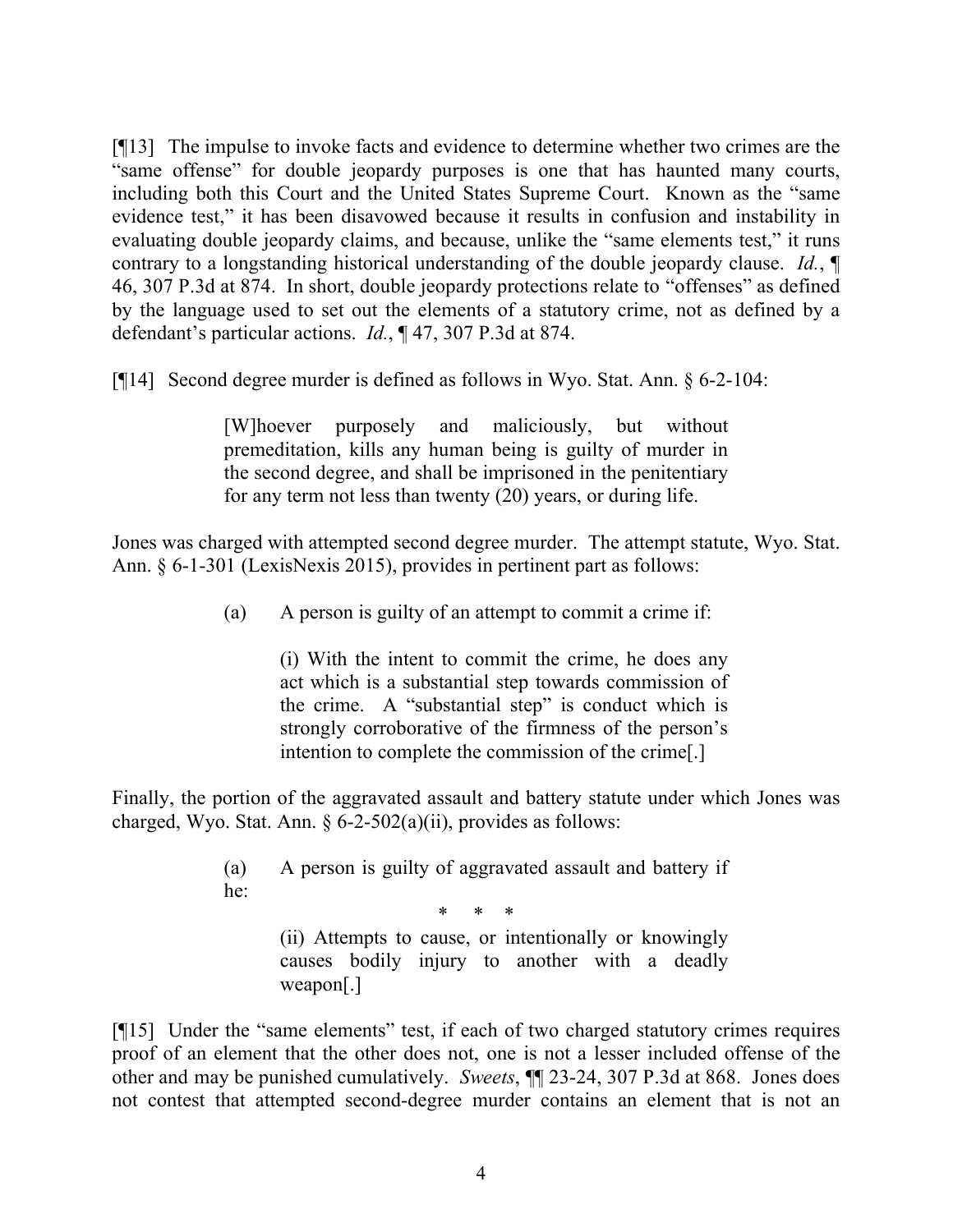element of the type of aggravated assault and battery with which he was charged, Wyo. Stat. Ann. § 6-2-502(a)(ii), as it requires that a defendant act with malice. *Burnett v. State*, 2011 WY 169, 127, 267 P.3d 1083, 1090-91 (Wyo. 2011).<sup>7</sup> However, he does claim that the latter statute contains no element that is not also required to prove attempted second degree murder. He asserts that the legislature made use of a deadly weapon an element of both offenses.

[ $[$ [16] There can be no doubt that use of a deadly weapon is an element of  $\S$  6-2- $502(a)(ii)$  based on unambiguous statutory language. Jones then turns to the definition of "deadly weapon" contained in Wyo. Stat. Ann.  $\S 6$ -1-104(a)(iv). That term "means but is not limited to a firearm, explosive or incendiary material, motorized vehicle, an animal or other device, instrument, material or substance, which in the manner it is used or is intended to be used is reasonably capable of producing death or serious bodily injury[.]" Wyo. Stat. Ann. § 6-1-104(a)(iv) (LexisNexis 2015). Jones contends that one cannot kill or attempt to kill a human being without employing a deadly weapon as that term is defined by statute, and that it is therefore necessarily an element of second degree murder.

[¶17] We previously addressed a similar claim in *Burnett v. State*, 2011 WY 169, 267 P.3d 1083 (Wyo. 2011). Burnett was convicted of one count of attempted second degree murder and two counts of aggravated assault and battery based upon stabbing the victim in that case. *Id.,* ¶¶ 1, 6, 267 P.3d at 1085, 1086. Under the law in effect before *Sweets*  was decided, ${}^{8}$  the district court merged the three convictions, which avoided the kind of double jeopardy issue we see in this case. *Id.*, ¶ 12, 267 P.3d at 1087.

[¶18] Burnett did argue, however, that the statutes involved in his case were unconstitutionally vague because the elements were the same. The Court held as follows on that point:

> We do not agree that the elements of the two crimes are identical. Mr. Burnett was charged with two separate counts of aggravated assault and battery. The two counts were based on separate statutory provisions, Wyo. Stat. Ann.  $§ 6-2-502(a)(i)$ , and Wyo. Stat. Ann. § 6-2-502(a)(ii), which provide that a person is guilty of aggravated assault and battery if he:

 $\overline{a}$ 7 "Malice" is a term of art. For a thorough discussion of its historical and current interpretation, *see Wilkerson v. State*, 2014 WY 136, ¶¶ 26-27, 336 P.3d 1188, 1200 (Wyo. 2014); and Eric A. Johnson, *The Crime That Wasn't There: Wyoming's Elusive Second Degree Murder Statute*, 7 Wyo. L. Rev. 1 (2007).

<sup>&</sup>lt;sup>8</sup> Sweets overruled Wyoming cases applying the same facts or evidence test referred to above, which were still good law when the trial judge ruled in *Burnett*. *Sweets,* ¶ 49, 307 P.3d at 875.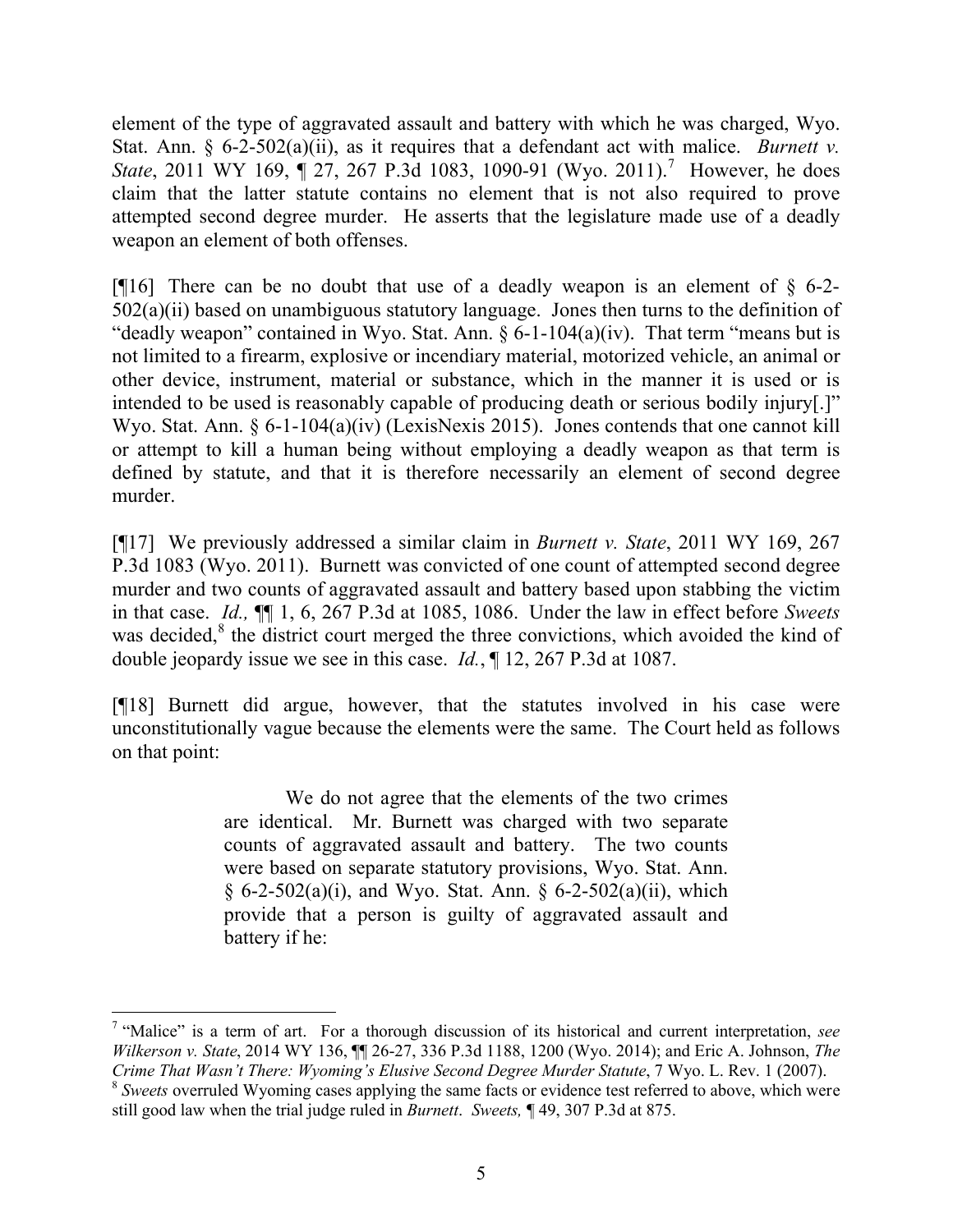(i) Causes or attempts to cause serious bodily injury to another intentionally, knowingly or recklessly under circumstances manifesting extreme indifference to the value of human life; [or]

(ii) Attempts to cause, or intentionally or knowingly causes bodily injury to another with a deadly weapon.

The second of these statutory provisions defines the crime of aggravated assault and battery with a deadly weapon. Applying this definition, a person must use a deadly weapon to be convicted of this crime. A person need not use a deadly weapon in order to be convicted of attempted second degree murder. Plainly, these two crimes do not have identical elements.

*Id.,* ¶ 24, 267 P.3d at 1090.

[¶19] Although the constitutional provisions relied upon are different in this case, the straightforward conclusion in *Burnett* resolves the issue here. Sadly, there are numerous ways for members of our species to kill one another, and not all involve deadly weapons. Examples that spring to mind are manual strangulation, or deliberately drowning someone by holding that person's head under water. Jones' argument would require us to consider any means of inflicting death a deadly weapon, and the statutory language simply cannot bear that construction. The fact that Jones did use a deadly weapon cannot alter the second degree murder statute.

[¶20] Jones argues that the result in *Burnett* is incongruous when applied to the completed crime of second degree murder. He contends that had Albrecht died, he could not have been convicted of both second degree murder and aggravated assault and battery, and he points out that the penalty for attempted murder is the same as for the completed crime. He contends that the legislature could not have intended to punish attempted second-degree murder more harshly than actual murder by allowing aggravated assault and battery convictions in addition to the former.

[¶21] Assuming that Jones' premise is correct, which we do for purposes of discussion, it does not change the *Blockburger/Sweets* analysis using the same elements test. Although the irony in the hypothetical murder case is apparent, we have held that we will not second-guess the wisdom of the legislature, and we will not decide whether a statute embodies sound public policy. *Starrett v. State*, 2012 WY 133, ¶ 12, 286 P.3d 1033, 1038 (Wyo. 2012). We presume that the legislature has acted in a thoughtful and rational manner with full knowledge of existing law when it enacts a statute. *DiFelici v. City of Lander*, 2013 WY 141, ¶ 31, 312 P.3d 816, 824 (Wyo. 2013) (citing *Redco Constr. v.*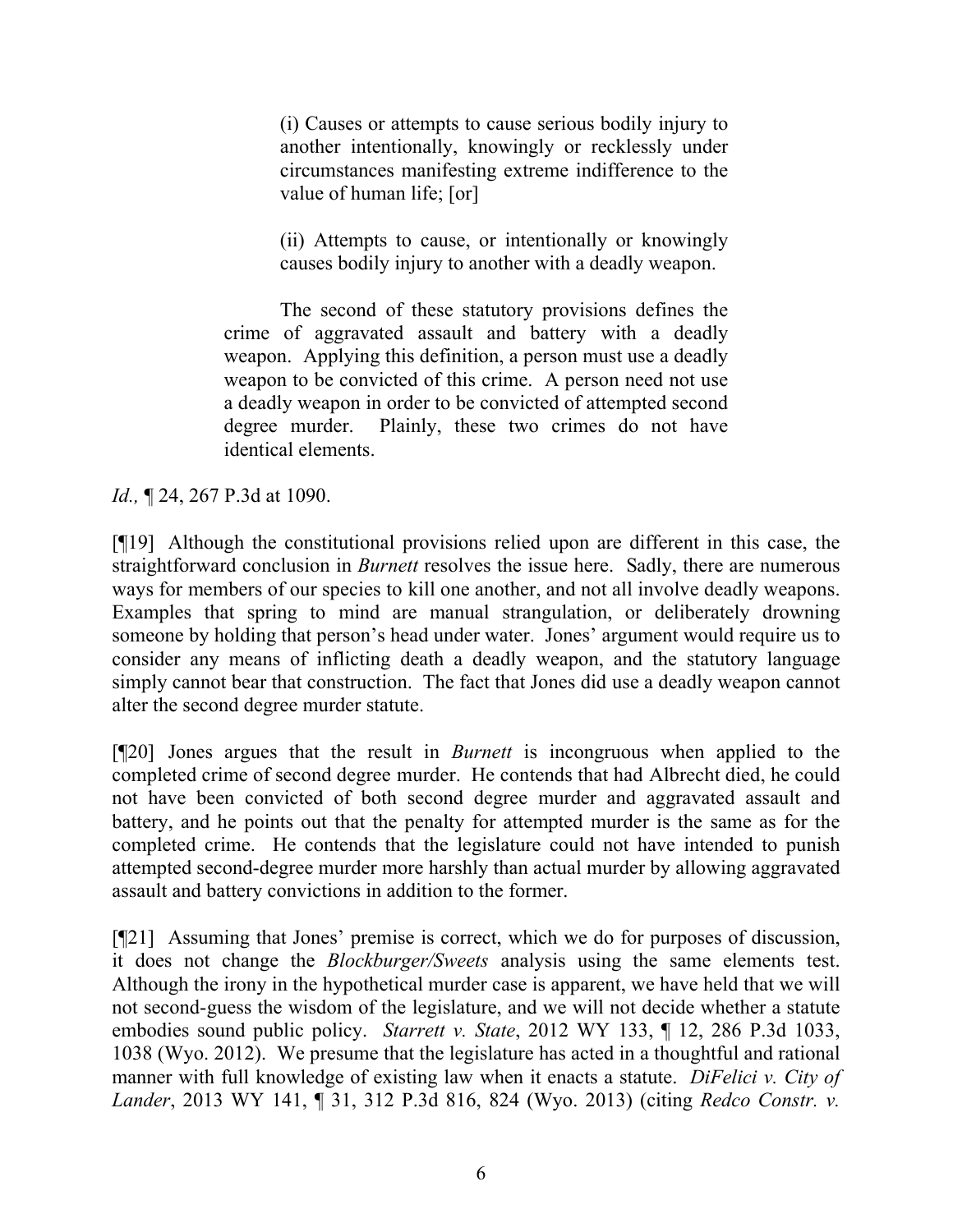*Profile Prop*.*, LLC*, 2012 WY 24, ¶ 37, 271 P.3d 408, 418 (Wyo. 2012)). The language of the statutes determines the result in this case.

[¶22] Attempted second-degree murder and aggravated assault and battery as charged in this case each contain an element that is not contained in the other. Attempted second degree murder requires proof of malice, and aggravated assault and battery requires use of a deadly weapon. Therefore the cumulative sentences Jones received upon conviction of those separate offenses did not offend principles of double jeopardy under *Blockburger* and *Sweets*.

# **Vagueness**

 $\overline{a}$ 

[¶23] Jones contends that if attempted second-degree murder and aggravated assault and battery under Wyo. Stat. Ann. § 6-2-502(a)(ii) share all the same elements, they are impermissibly vague and, therefore, invalid. $9$  This Court reviews vagueness challenges *de novo*, exercising a strong presumption and resolving all doubts in favor of a finding of constitutionality. *Guilford v. State*, 2015 WY 147, ¶ 14, 362 P.3d 1015, 1017 (Wyo. 2015); *Jones v. State*, 2011 WY 115, ¶ 5, 256 P.3d 536, 539 (Wyo. 2011). Jones may challenge the designated statutes as facially vague or vague as applied to his particular conduct. *Jones*, ¶ 8, 256 P.3d at 540.

[¶24] To establish that a statute is facially vague, he must show that it reaches a substantial amount of constitutionally protected conduct, or that it specifies no standard of conduct at all. *Id.*; *Teniente v. State*, 2007 WY 165, ¶ 86, 169 P.3d 512, 536 (Wyo. 2007). With respect to an as-applied challenge, he must show both that the statute does not give sufficient notice to a person of ordinary intelligence that the conduct for which he was charged is illegal, and that the facts of the case demonstrate arbitrary and discriminatory enforcement. *Teniente*, ¶ 91, 169 P.3d at 537. We will not find a statute vague as applied if we can reasonably conclude that its language would sufficiently apprise a person that the conduct proven at trial was prohibited by law. *Guilford*, ¶ 15, 362 P.3d at 1017-18.

[¶25] As noted above, Jones was charged with aggravated assault and battery for attempting to cause, or intentionally or knowingly causing, bodily injury to Albrecht with

<sup>&</sup>lt;sup>9</sup> Much of his argument is directed to the additional question of whether, for similar reasons, aggravated assault and battery under  $\S$  6-2-502(a)(i) is also unconstitutionally vague. That provision criminalizes causing or attempting to cause "serious bodily injury to another intentionally, knowingly or recklessly under circumstances manifesting extreme indifference to the value of human life." Wyo. Stat. Ann. § 6-2-502(a)(i) (LexisNexis 2015). However, Jones was neither charged nor convicted under that provision. Accordingly, he cannot be said to have suffered any injury on its account, and no decision we might make regarding its validity could have any effect on him. Therefore, in regard to that provision, he can raise no justiciable issue. *Lovato v. State*, 901 P.2d 408, 410-11 (Wyo. 1995). We therefore decline to further address that aspect of his vagueness argument.